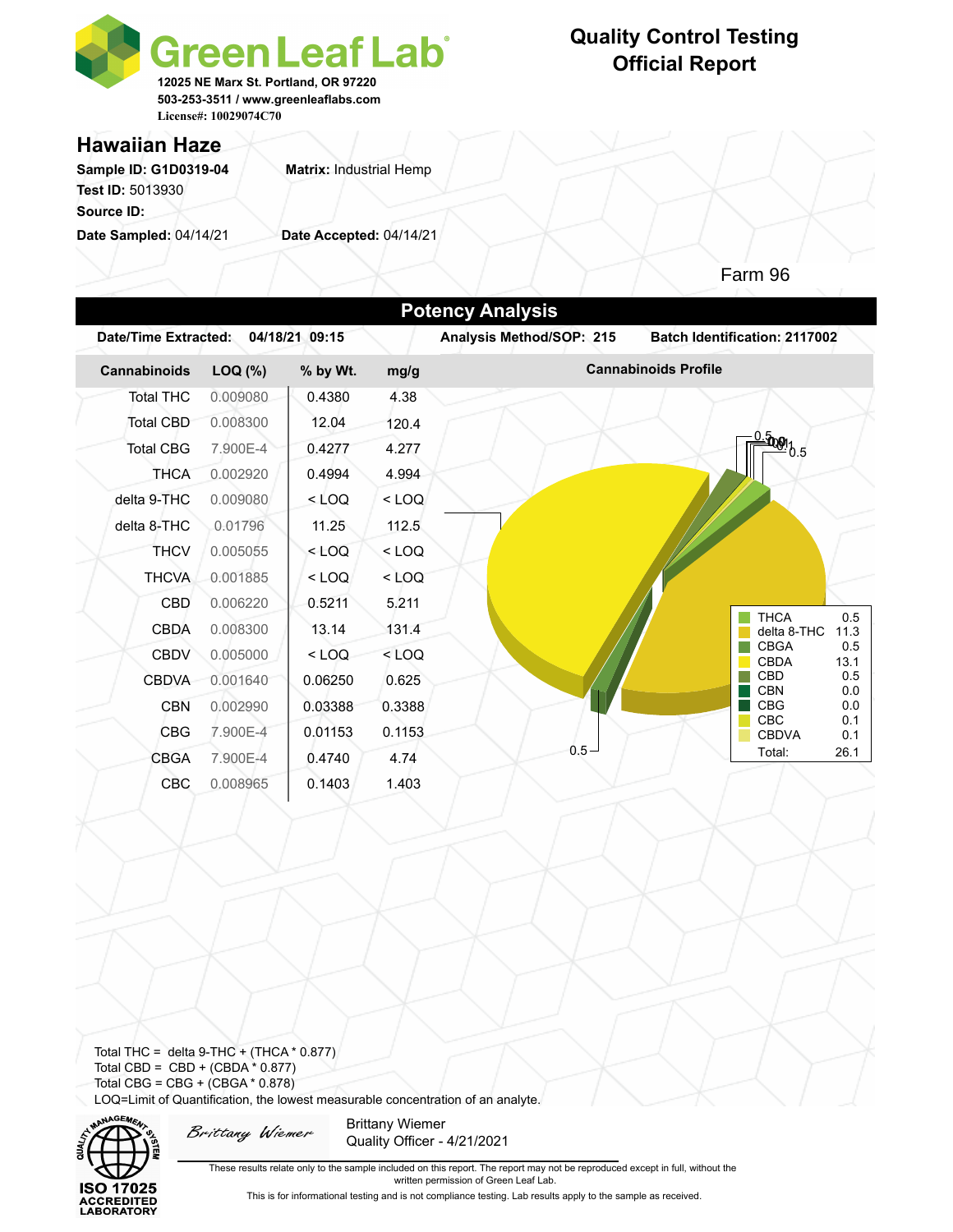

# **Quality Control Potency**

#### *Batch: 2117002 - 215-Hemp*

| Blank(2117002-BLK1)     |               |            |               |                  |                  |                |              |  |  |  |
|-------------------------|---------------|------------|---------------|------------------|------------------|----------------|--------------|--|--|--|
| Analyte                 | <b>Result</b> | <b>LOQ</b> | <b>Units</b>  | %Recovery Limits | <b>Extracted</b> | Analyzed       | <b>Notes</b> |  |  |  |
| <b>THCA</b>             | $<$ LOQ       | 0.01168    | %             |                  | 04/18/21 09:15   | 04/18/21 12:00 |              |  |  |  |
| delta 9-THC             | $<$ LOQ       | 0.03632    | %             |                  | 04/18/21 09:15   | 04/18/21 12:00 |              |  |  |  |
| delta 8-THC             | $<$ LOQ       | 0.01796    | %             |                  | 04/18/21 09:15   | 04/18/21 12:00 |              |  |  |  |
| <b>THCV</b>             | $<$ LOQ       | 0.02022    | $\frac{0}{0}$ |                  | 04/18/21 09:15   | 04/18/21 12:00 |              |  |  |  |
| <b>THCVA</b>            | $<$ LOQ       | 0.007540   | %             |                  | 04/18/21 09:15   | 04/18/21 12:00 |              |  |  |  |
| CBD                     | $<$ LOQ       | 0.006220   | %             |                  | 04/18/21 09:15   | 04/18/21 12:00 |              |  |  |  |
| <b>CBDA</b>             | $<$ LOQ       | 0.008300   | $\frac{0}{0}$ |                  | 04/18/21 09:15   | 04/18/21 12:00 |              |  |  |  |
| <b>CBDV</b>             | $<$ LOQ       | 0.02000    | %             |                  | 04/18/21 09:15   | 04/18/21 12:00 |              |  |  |  |
| <b>CBDVA</b>            | $<$ LOQ       | 0.006560   | %             |                  | 04/18/21 09:15   | 04/18/21 12:00 |              |  |  |  |
| <b>CBN</b>              | $<$ LOQ       | 0.01196    | $\frac{0}{0}$ |                  | 04/18/21 09:15   | 04/18/21 12:00 |              |  |  |  |
| <b>CBG</b>              | $<$ LOQ       | 0.003160   | %             |                  | 04/18/21 09:15   | 04/18/21 12:00 |              |  |  |  |
| <b>CBGA</b>             | $<$ LOQ       | 0.003160   | $\frac{0}{0}$ |                  | 04/18/21 09:15   | 04/18/21 12:00 |              |  |  |  |
| CBC                     | $<$ LOQ       | 0.03586    | $\frac{0}{0}$ |                  | 04/18/21 09:15   | 04/18/21 12:00 |              |  |  |  |
| Reference(2117002-SRM1) |               |            |               |                  |                  |                |              |  |  |  |
| Analyte                 | % Recovery    | LOQ        | <b>Units</b>  | %Recovery Limits | <b>Extracted</b> | Analyzed       | <b>Notes</b> |  |  |  |
| <b>THCA</b>             | 105           | 0.002920   | %             | 80-120           | 04/18/21 09:15   | 04/18/21 12:22 |              |  |  |  |
| delta 9-THC             | 102           | 0.009080   | %             | 80-120           | 04/18/21 09:15   | 04/18/21 12:22 |              |  |  |  |
| CBD                     | 108           | 0.001555   | %             | 80-120           | 04/18/21 09:15   | 04/18/21 12:22 |              |  |  |  |

CBDA 107 0.002075 % 80-120 04/18/21 09:15 04/18/21 12:22



Brittany Wiemer

Brittany Wiemer Quality Officer - 4/21/2021

These results relate only to the sample included on this report. The report may not be reproduced except in full, without the written permission of Green Leaf Lab.

This is for informational testing and is not compliance testing. Lab results apply to the sample as received.